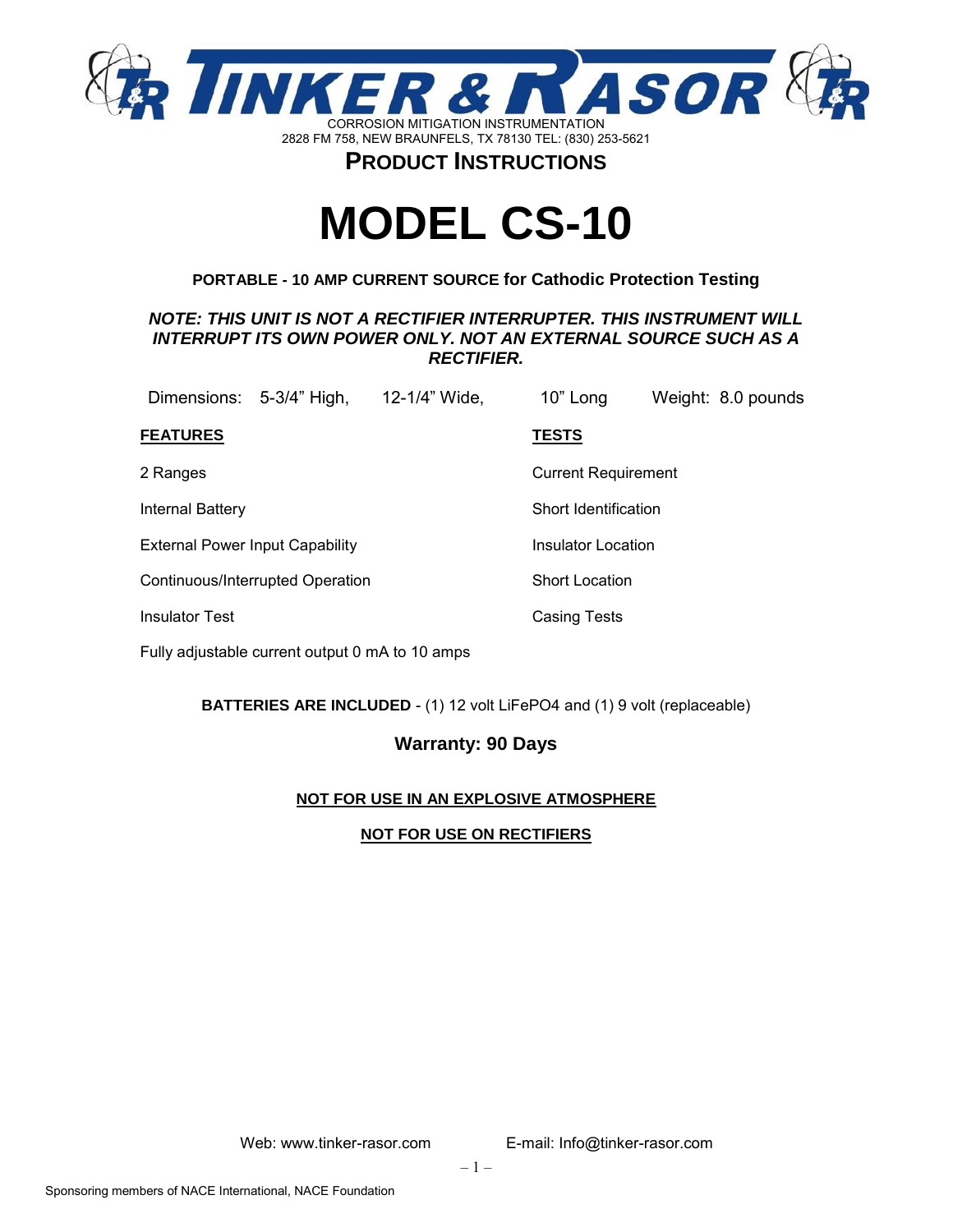

## **CS-10 PORTABLE CURRENT SUPPLY**

### **GENERAL**

The CS-10 Portable Current Supply is designed to be a convenient source of current in areas without rectifiers or other power sources. The instrument output is selectable from zero to ten amperes. The range is selected by adjusting the range switch. It is intended primarily for temporary drains in connection with the cathodic protection of underground piping. It can also be a convenient source of current for testing insulating joints with a compass, determining the extent of a CP area, locating shorts and testing casings.

### **PRECAUTIONS**

**The CS-10 can only be used in non-hazardous (unclassified) locations because it can supply current and voltages above those allowed in hazardous (classified) locations.**

### **LOAD LIMITING CIRCUITRY**

The CS-10 is capable of supplying currents in excess of 10 Amps for very short periods of time, draining the batteries rapidly, (less than 10 minutes). To keep the output at an acceptable level the CS-10 circuit incorporates a current limiter for the protection of the regulating circuit and the batteries. A feature of the current limiter is the ability to detect whether or not the CS-10 is limiting the current through the circuit or the load is limiting the current through the circuit. In order to let the operator know when the CS-10 is limiting the current, the Limiting Indicator L.E.D. was incorporated on the front panel. When the CS-10 is limiting the current through the load the Limiting Indicator L.E.D. is off. When the load is limiting the current through the circuit, the Limiting Indicator L.E.D. is on continuously.

### **LOW VOLTAGE LOCK-OUT**

The Limiting Indicator L.E.D. has a second duty. It is to warn when the internal battery of the CS-10 has fallen below 9-volts. Since the batteries in the CS-10 have an increasing chance of shorting when they are discharged beyond a safe point, the Low Voltage Lock-out is activated to keep this from happening. When the Low Voltage Lock-out is reached there are two things that occur. First, the power to the Output Terminals is cut. Second, the Limiting Indicator L.E.D. is activated. In order to distinguish between a Current Limiting condition and the Low Voltage Lock-Out condition, the Limiting Indicator L.E.D. will start flashing. The Low Voltage Lock-Out can only be reset when the CS-10 is turned off for 15 seconds and turned back on. At this point in time, it is recommended that the batteries be recharged immediately or use an external power source.

### **HEAT**

This type of equipment, under high loads, will build up high temperatures rapidly. Caution should be used to prevent damage to the CS-10. Operator should avoid direct contact with the panel after high output operation or after prolonged use.

The CS-10 will heat up in hot weather when currents approaching 5 or more amperes are delivered to a load. The transistor that controls the current is mounted on an aluminum heat sink. The panel of the CS-10 should face away from the sun to reduce heat input. For more than short use, the interrupter can be used to further reduce the heat effect if the current drain is high and extends the battery life.

### **The panel on the CS-10, gets hot and stays hot in the higher output ranges. USE CAUTION!**

Web: www.tinker-rasor.com E-mail: Info@tinker-rasor.com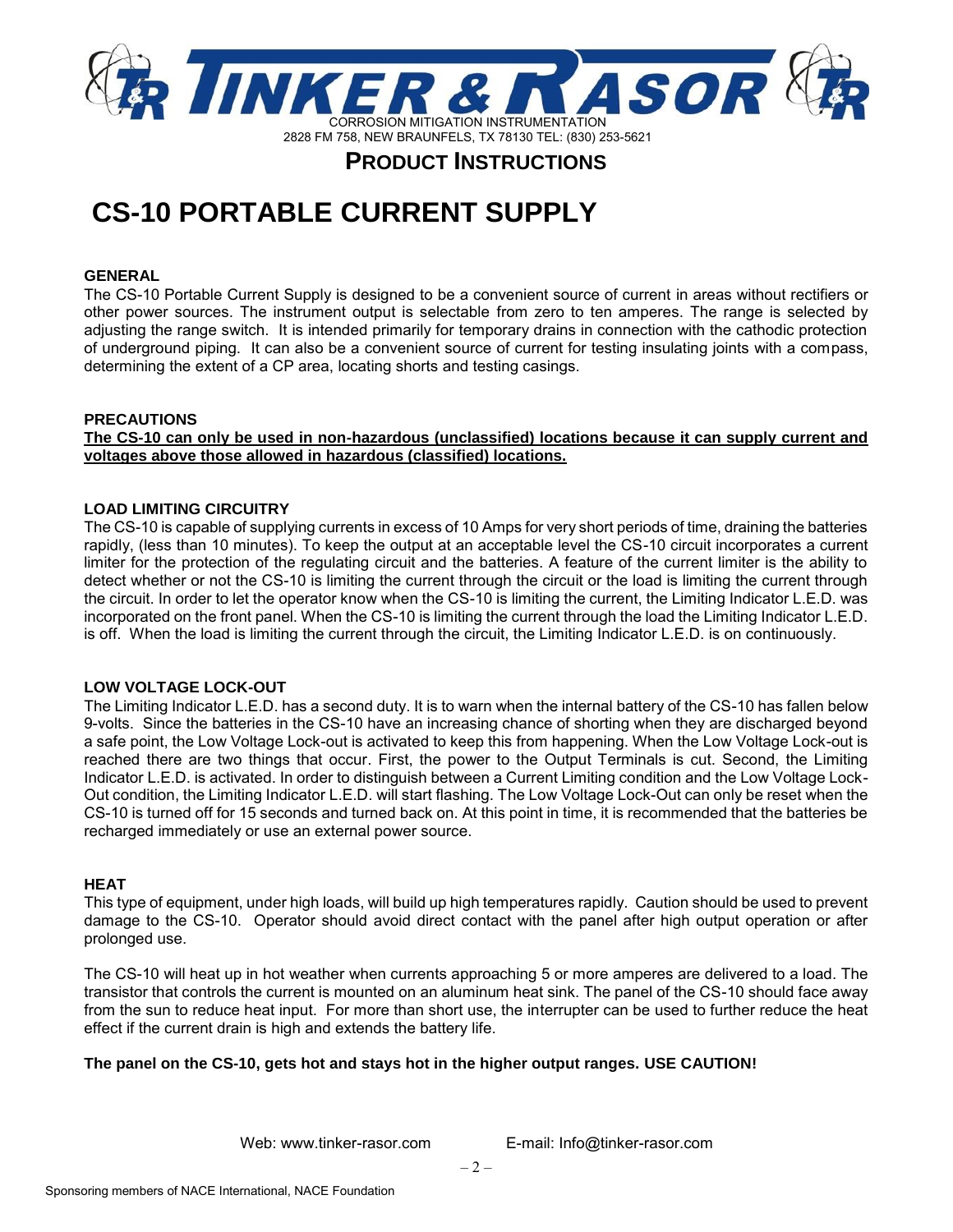

#### **INTERRUPTER**

The interrupter will increase battery life and decrease heating of the case at higher currents. The timer is engaged in or out of use by a 6-position rotary switch on the panel. Positions; **1**. Continuous, **2**. 0.2 off – 0.8 on, **3**. 0.3 off – 0.7 on, **4**. 1 off - 4 on, **5**. 2 off - 8 on, **6**. 6 off - 14 on (in seconds).

### **BATTERIES**

The CS-10 comes with a 12-volt Lithium ion battery (LiFePO4) and can be operated with a 12-volt external power source (eg, truck battery). The battery that controls the LCD is a standard 9 volt transistor battery. This 9v battery is replaced by opening the battery holder on the panel, next to the LCD screen. The 9v battery voltage under load should be above 7 volts. The 12 volt internal battery can be checked at the **Battery test** point on the Range Switch.

### **CHARGING**

The Model CS-10 comes with an AC (wall) battery charger. The charger automatically recognizes and uses 110v AC or 240v AC. The charger comes with the standard North American 110v wall plug. An adapter or different (local) cable is required to use with 240v AC. Input: AC100 – 240V, 50/60Hz Output: DC14.4V, 1.5A

**CONNECTION**

To connect the CS-10 to increase the polarization of a structure, a temporary ground bed (metal structure with good earth contact) is first connected to the "**+**" terminal; then connect the "**-**" terminal to the structure. Select either "Continuous" or an interrupt cycle as desired. Once the CS-10 is connected, turn the "CURRENT ADJUST" slowly clockwise until the desired current is indicated on the meter. If more current is needed, than the internal battery can provide or a long operation is anticipated, an external battery must be used. Connect the CS-10 to the external battery by the red and black binding posts marked "EXTERNAL POWER" and flip the power switch to the external position. Attach the appropriate battery terminals to the proper binding posts. Whenever the CS-10 is not in use, turn the "CURRENT ADJUST" fully counter clockwise.

### **The CS-10 can only be used in non-hazardous (unclassified) locations because it can supply currents and voltages above those allowed in hazardous (classified) locations.**

### **CURRENT REQUIREMENT TEST**

During corrosion control work, it may be desirable to make tests to determine the amount of current required to cathodically protect a new structure, or bring a buried structure back up to protection. This test consists of forcing a direct current to flow from a temporary ground connection, to the target structure. Adjust the current output until the protective level is reached, at the lowest P/S (pipe to soil) voltage location. Polarization of a structure will take a period of time (up to weeks for bare structures). If instantaneous current vs. voltage readings are plotted, a prediction of the final polarized current requirement may be made. The CS-10 should be operated in the continuous mode for this test with the "positive" terminal connected to the temporary ground and the "negative" output connected to the structure.

During this test, the location with the lowest Pipe to Soil reading can be determined if the protective current is to be installed at the same point as the test is being conducted. The low Pipe to Soil point will be the best location for a

Web: www.tinker-rasor.com E-mail: Info@tinker-rasor.com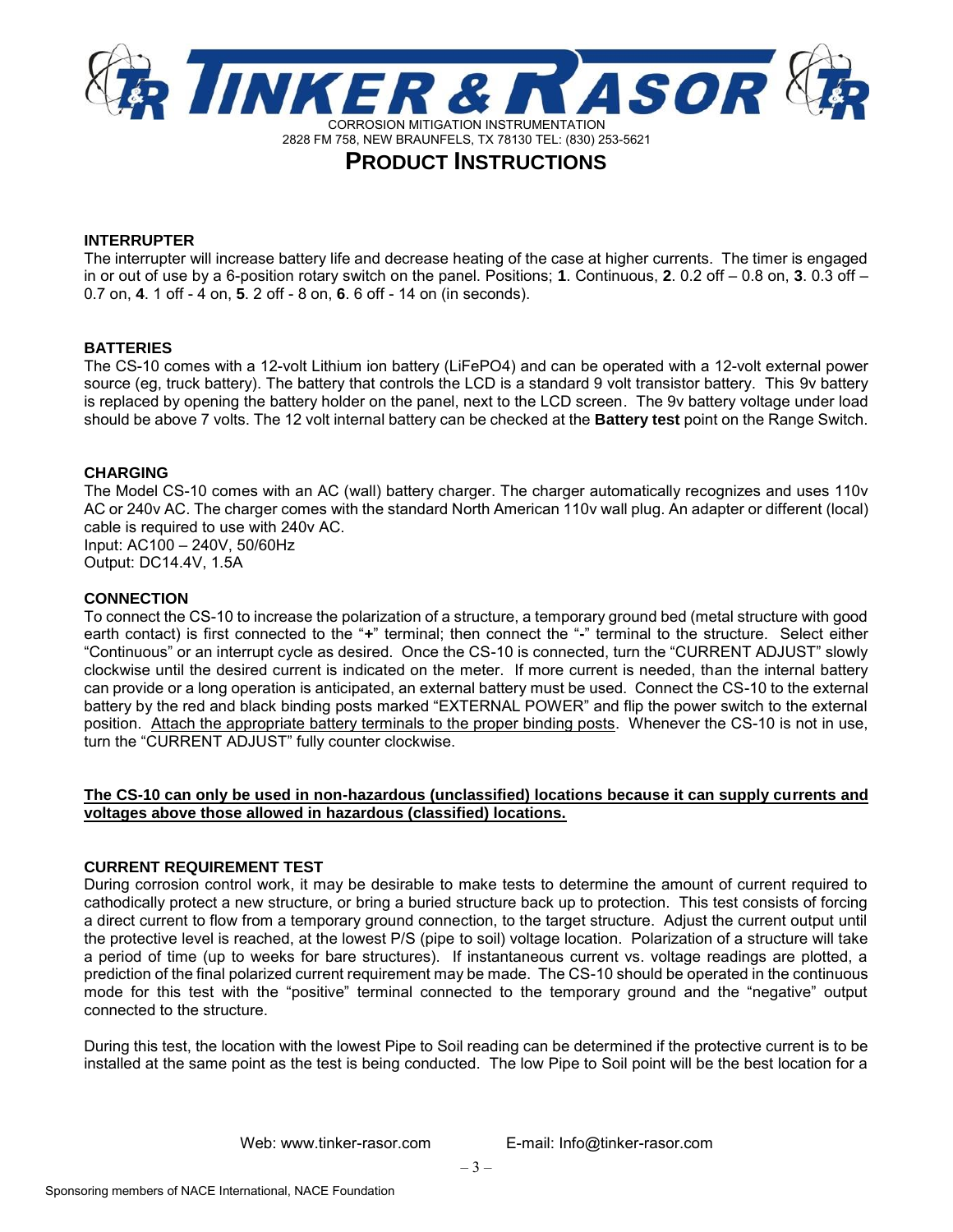

test point to ensure that there is adequate cathodic protection current available to the system to meet protection criteria.

### **SHORT IDENTIFICATION TEST**

To determine if there is a short on the system, some knowledge of the CP area is required. Is the structure bare or coated? How large is it? Has the protection level changed dramatically in a short time? When the CS-10 is connected to the structure, as in the current requirement test, and current is applied in the continuous mode, does it take more current than would be anticipated to increase the protective level? If so, there is a high probability that there is a short (additional load connected) to the protected system.

### **SHORT LOCATION TEST**

To locate the short(s) on a protected system, the CS-10 can be connected to the structure to increase polarization, as in the current requirement test above, but operated in the interrupted mode. At various points on the protected structure take both "off" and "on" Pipe to Soil readings. Subtract the "off" reading from the "on" reading and record that difference (delta V) with the location. As you approach the short location, the delta V will decrease toward 0 and as you pass and leave the short location, the delta V will increase again. The lowest resistance short will usually be identified first so another test for shorts should be performed to ensure that all shorts have been located and cleared.

### **INSULATOR LOCATION TEST**

To determine the location of buried insulator, hook the CS-10 to the structure and a temporary ground to increase the structure polarization and switch to the interrupted mode as in the short location test above. Then take half cell readings until there is dramatically reduced on/off switching. This will indicate that the location is beyond an insulator. Pinpoint location can be completed with an Audio Frequency Locator such as Tinker & Rasor's Models PD or Mark V Ranger .

### **CASING TEST**

Connect the CS-10 so that it will depolarize the casing to a temporary ground. Take initial half cell readings of the pipe and the casing, apply a small amount of current (approx. 30 mA) and take another set of half cell readings. If the pipe and casing are both less negative, there is probably a somewhat low resistance path between them. However, if the pipe is slightly more negative and the casing less negative, there maybe no short. Apply a larger amount of current (approx. 100 mA) and take another set of half cell readings. If the pipe and casing are still less negative, a low resistant path is still indicated. If the pipe and casing keep the same reading as each other, the path has low resistance. If the pipe is still a little more negative and the casing less negative, any short is of very high resistance. Additional current steps will help determine if there is a high resistance (electrolyte) connection between the pipe and the casing rather than a short.

### **TESTING INSULATION JOINTS WITH A COMPASS**

A magnetic compass used as a "lay-on" ammeter is a valuable means of checking insulating joints such as insulating unions and flanges. It will work on parallel flanges as in a manifold. The CS-10 makes this test simple.

The compass must not be liquid filled and its needle must not drag on the dial when the compass is laid on a steel pipe. A machete or wrench is a handy steel surface to check it on. Because the compass reacts to a magnetic field created when DC current flows, it will indicate whether or not a current is flowing through the insulator to be tested.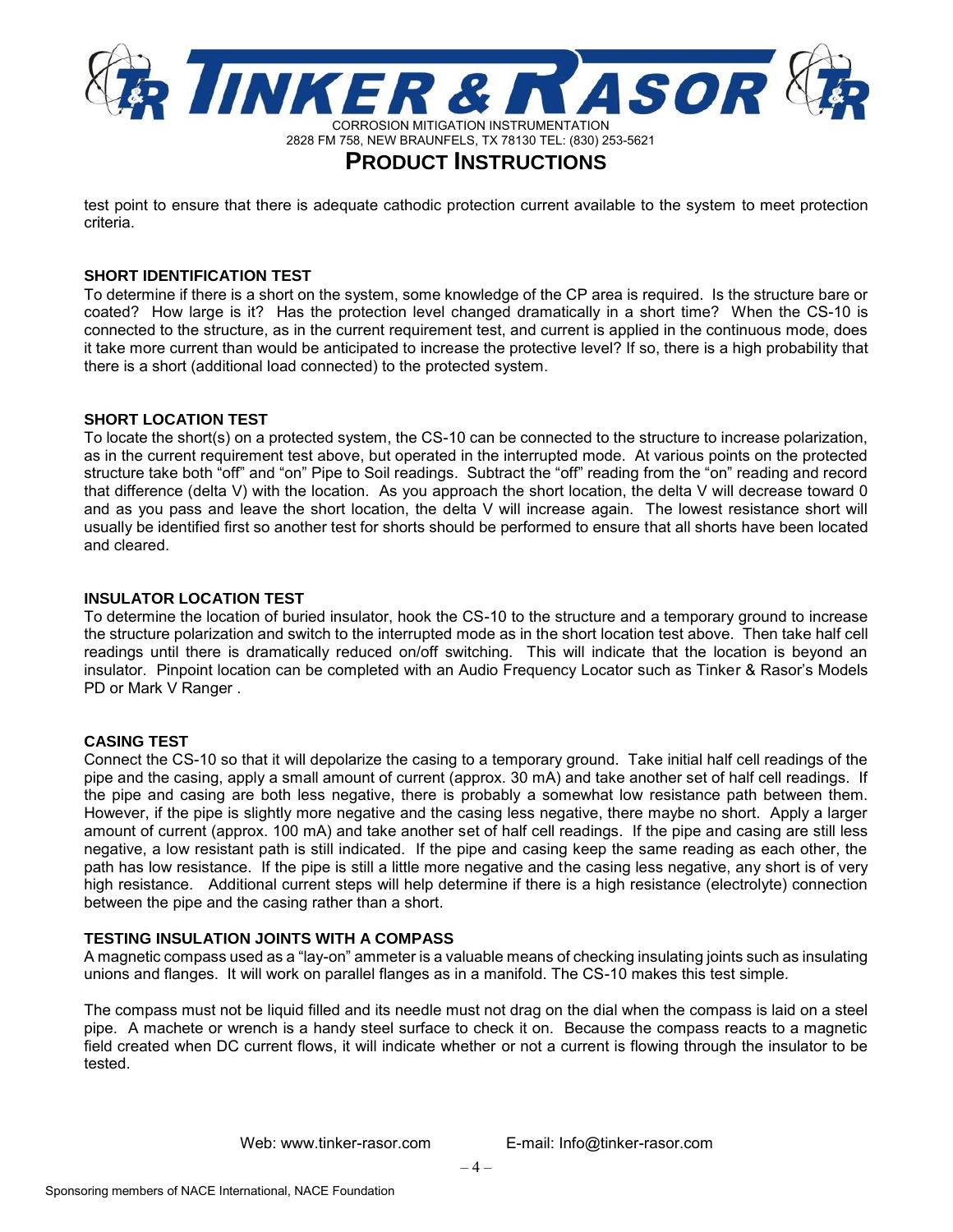

The most common set-up is to place the compass on the top of a straight run of pipe as close to the insulating joint as practical. The needle must be free to swing, and should, more or less align itself with the pipe. When an attempt is made to pass current through the insulating joint from a point on the other side of the compass from the pipe, the needle should not move if the joint is insulated.

### **QUICK FIELD ACCURACY CHECK ON MODEL CS-10 METER**

A quick check on the accuracy of the Model CS-10 can be valuable in troubleshooting a connection or application. This would allow you to feel confident with the instrument, and focus on other possible areas of error, such as the ground connection.

The simple way to check the CS-10 is to use any of the following shunt resistors: 200 $\Omega$ , 510  $\Omega$ , 1K  $\Omega$ .



### **200(+/- 5%) Ohm shunt:**

- 1. Connect 200(+/-5%) Ohm 1W resistor across output terminals.
- 2. Set "RANGE" to 1A
- 3. Turn "CURRENT ADJUST" knob clockwise until maximum current has been reached or until LCD stops changing (until LCD stops increasing.)
- 4. Verify that LCD display shows 0.062A (+/-5%) (0.059 to 0.066A)

### **510(+/-5%) Ohm shunt**

- 1. Connect 510(+/-5%) Ohm 1W resistor across output terminals.
- 2. Set "RANGE" to 1A
- 3. Turn "CURRENT ADJUST" knob clockwise until maximum current has been reached or until LCD stops changing (until LCD stops increasing.)
- 4. Verify that LCD display shows 0.025A +/-5% (0.023 to 0.026A)

### **1kOhm (+/- 5%) Ohm shunt:**

- 1. Connect 1k(+/-5%) Ohm 1W resistor across output terminals.
- 2. Set "RANGE" to 1A

3. Turn "CURRENT ADJUST" knob clockwise until maximum current has been reached or until LCD stops changing (until LCD stops increasing.)

4. Verify that LCD display shows 0.013A (+/-5%) (0.012 to 0.014A)

If measured current values are outside +/-5% range verify accuracy of the shunt resistors.

Web: www.tinker-rasor.com E-mail: Info@tinker-rasor.com